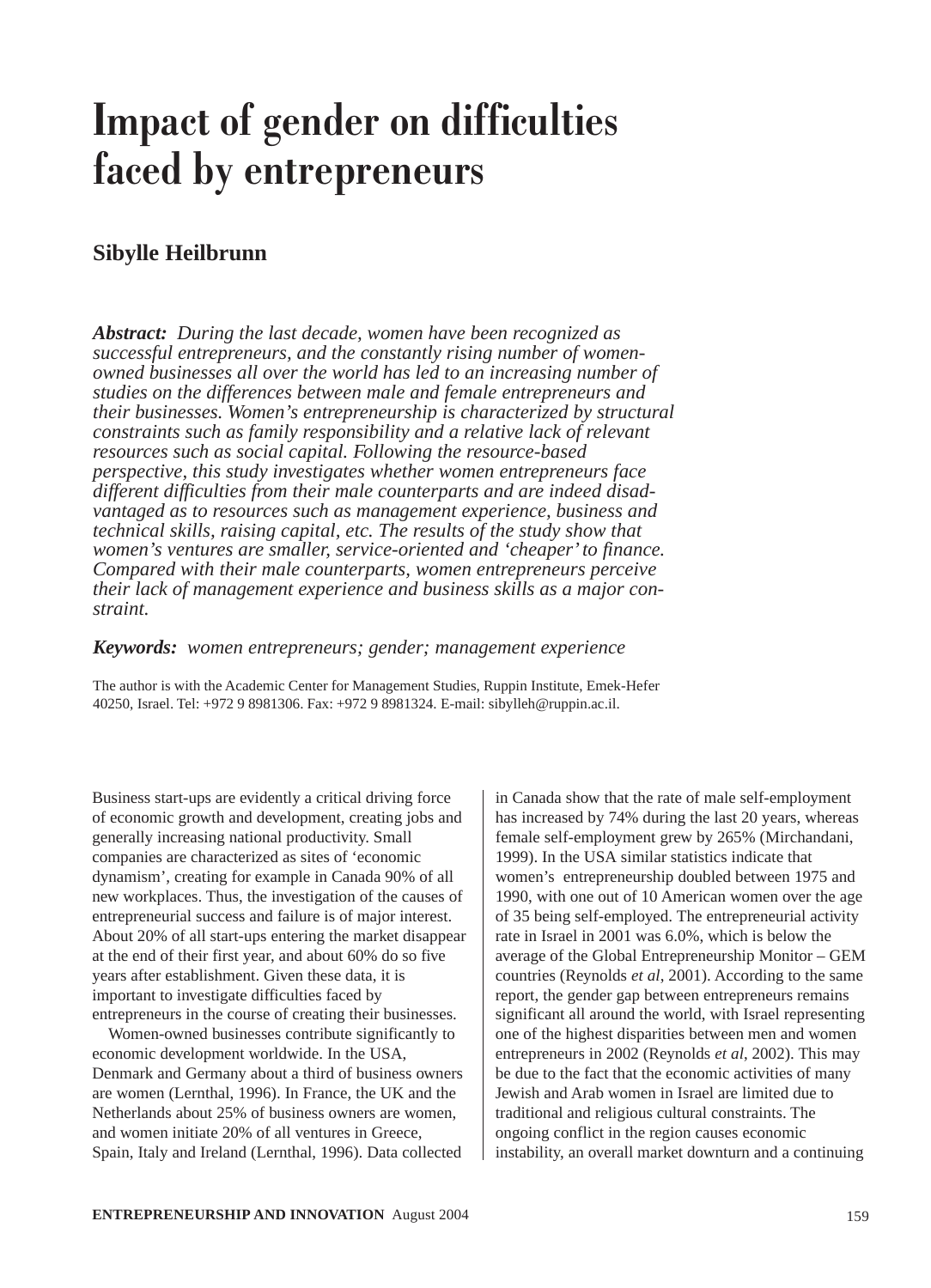#### *Impact of gender on entrepreneurs' difficulties*

decrease in capital investments. With closures and laying-off of staff in many of the large organizations, the role of entrepreneurship in Israeli society is of increasing importance. It is therefore of major concern to understand the difficulties faced by entrepreneurs in general and by women entrepreneurs in particular.<sup>1</sup>

The gender issue with regard to entrepreneurship raises a number of important questions: are women entrepreneurs different from men entrepreneurs? Are women entrepreneurs driven by different motivational impacts from their male counterparts? Are there systematic differences between the ventures established by men and women? This paper focuses upon differences concerning the difficulties faced by female and male entrepreneurs. The literature provides a number of models dealing with difficulties faced by entrepreneurs. Some models stress the industry and environment as the main explanatory factor, and others focus on the difficulties during the various stages of development of the business. In general, three groups of variables can be identified as explanatory frameworks for entrepreneurial difficulties: social capital, personal characteristics, and industry and product-related issues.

There is empirical evidence that indicates women entrepreneurs are less successful than their male counterparts (Loscocco, Robinson *et al*, 1991; Lerner and Almor, 2002). This may be related to a number of causes, such as the type of businesses typically established by women, for example; it also may have to do with the difficulties that appear at various stages of the venturing process. Gender-specific differences in constraints and problems appearing during the process can help to explain success and failure and then apparently point to possible practice solutions. Facing the fact that failure rates of new ventures are high, and given the important contribution that small and mediumsized businesses make to social and economic development, the investigation of the causes of entrepreneurial success and failure is of major interest.

My attempt to detect gender-specific difficulties is based upon the theoretical agenda perceiving structural constraints, such as family responsibility, relative lack of relevant resources and deficit in social capital, as explanatory factors for gender-based differences. Following the resource–based perspective, this study investigates whether women entrepreneurs face difficulties other than those faced by their male counterparts and are indeed disadvantaged as to resources such as management experience, business and technical skills, raising capital, etc.

A sample of 462 Israeli entrepreneurs (145 women and 317 men) responded to a questionnaire including 61 closed questions concerning the entrepreneur and his/her environment, the venture and the process of venturing.<sup>2</sup>

The investigation of constraints, problems and difficulties faced by entrepreneurs throughout the process of venturing is important for practical as well as theoretical reasons. Taking into consideration that about 90% of failures in start-ups are due to lack of business and managerial skills and seeing this fact alongside the results of this study, a possible explanation for the fact that women entrepreneurs are less successful than their male counterparts may become evident.

#### **Difficulties faced by entrepreneurs**

An overview of the literature dealing with constraints and difficulties faced by entrepreneurs at various stages of the process of venturing reveals five main groups:

- (1) difficulties associated with the external economic environment;
- (2) difficulties associated with the life-cycle of the venture;
- (3) difficulties associated with the product and its industry;
- (4) management problems; and
- (5) difficulties associated with the entrepreneur's personality.

(1) Chunchi and Young (2002) stress the impact of the external economic environment, particularly upon small firms at the time of start-up, such as formal and legal constraints of the institutional as well as national finance policies. When examining the USA and Croatia, Lussier and Pfeiffer (2000) consider the impact of the general economic and business environment upon difficulties and upon the chances of the venture's survival.

(2) Some research concludes that organizational problems are primarily dependent upon the life-cycle of the firm. Kouriloff (2000) for example, checked pre-start-up constraints and found that in this particular phase social constraints such as unsupportive family members and friends were the most serious, followed by business-oriented constraints such as internal operational issues and psychological ones such as lack of confidence or self-esteem. Kuratko and Hodgetts (1992) state that marketing and economic problems characterize the first stage of the venturing process, whereas administrative, strategic and management problems occur at the growth stage. Terpstra and Olson (1993) on the other hand, found that earlystage problems connected with product and service development were predominant, whereas management and organizational problems occurred at the growth stage. Empirical evidence as to the relationship between the stage of the firm's life-cycle and type of organizational difficulties to be faced by the entrepreneur is not clear cut.

(3) According to Chunchi and Young (2002), the immediate industry environment of the product determines technology, type of competition, etc, and therefore the product and marketoriented problems of the venture. Dun and Bradstreet (1986)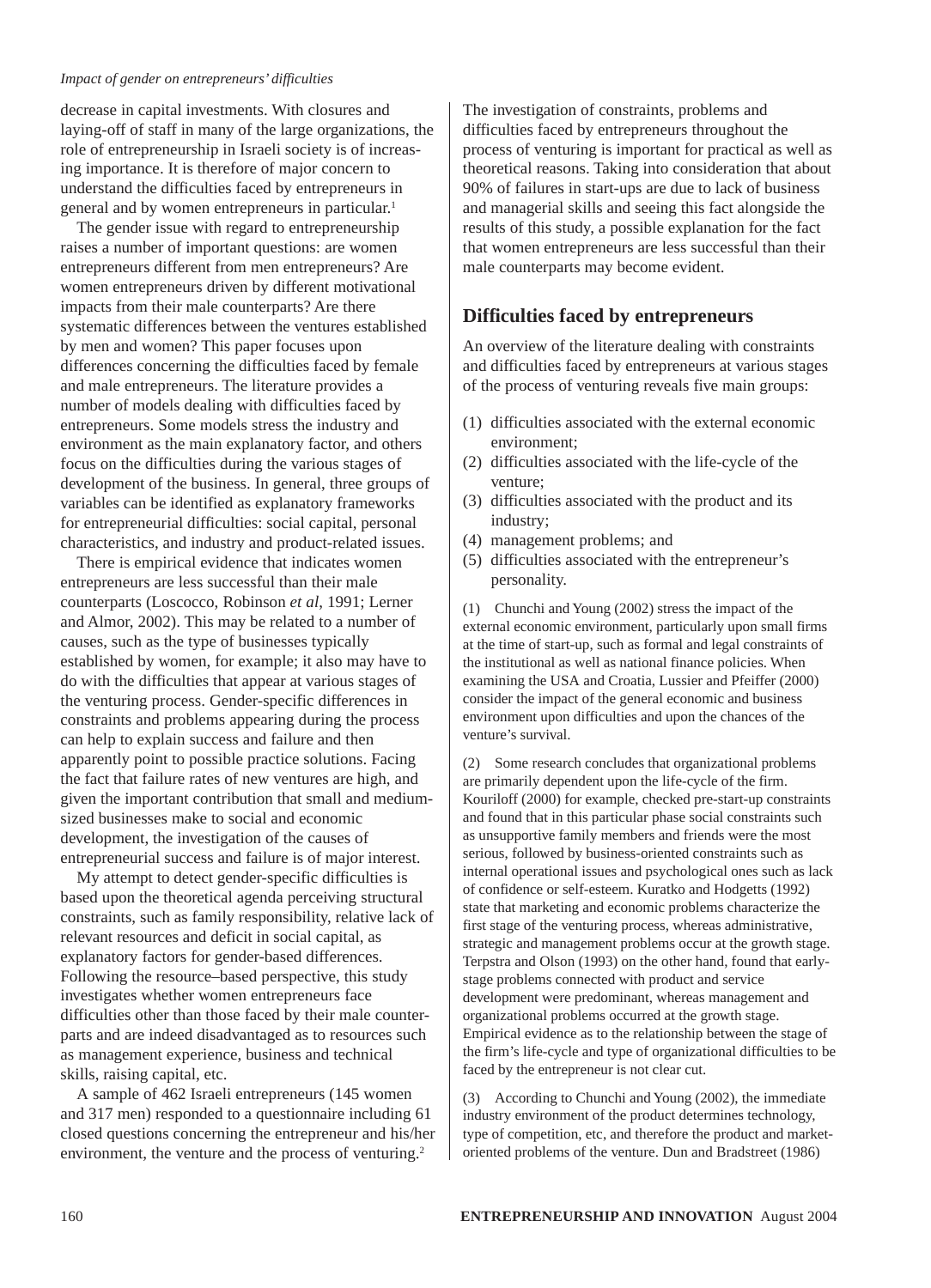mention the problems of fast-ageing products and low productivity. Terpstra and Olson (1993) add product development and technology constraints to the difficulties connected with the product and its industry.

(4) Difficulties of distribution, marketing and sales, financing, human resources, etc are often attributed to management problems (Terpstra and Olson, 1993; Chunchi and Young, 2002; Kouriloff, 2000).

(5) Factors concerning the entrepreneur's personal characteristics include attributes such as the need for achievement (McClelland, 1961) and risk-taking propensity on the one hand, and demographic data, family situation, human relations and social capital on the other (Loscocco and Robinson, 1991; Kouriloff, 2000).

## **Women entrepreneurs and gender-specific constraints**

During the last decade women have been recognized as entrepreneurs, and the constantly rising number of women-owned businesses all over the world has led to an increasing amount of research on the difference between male and female entrepreneurs and their businesses.

Two theoretical perspectives are involved when elaborating on the differences between male and female entrepreneurs: 'social feminism' stresses internal structural factors as explanatory variables for genderbased differences. Established social structures determine socialization, experiences and motivations and lead to differences between women and men. Female *v* male entrepreneurs then adopt different business approaches that may or may not lead to differences in effectiveness. 'Liberal feminism' based on the concept of rationality presumes women and men to be equal. This approach stresses external structural factors rooted in open discrimination and social structures that prevent women from acquiring the necessary resources (Fischer, Reuber and Dyke, 1993). Within the entrepreneurial framework this approach states that new ventures initiated by women will perform less well than those of their male counterparts because of open discrimination in the financial market, for example, or because of systematic deprivation with regard to resources such as management skills and business experience.

Theorists assuming structural barriers to women's entrepreneurship argue that 'women's lack of industry experience and family situation (in particular responsibility for childcare) explain part of the differences in income' (Mirchandani, 1999, p 227). Gender differences are expressed in the characteristics of women's businesses, with a relatively high percentage being in less competitive industries such as the service and retail

#### *Impact of gender on entrepreneurs' difficulties*

sectors, smaller in size, growing more slowly, if at all, and demanding much lower rates of investment (Loscocco and Robinson, 1991). Aldrich (1989) states that women tend to form networks, characterized by a larger number of strong, overinvested ties, establishing a disadvantage in the business world. Hisrich (1989) advises women entrepreneurs to invest in the resources that are necessary in order to succeed in the business world, such as management experience and financial education, thereby assuming a potential lack of these resources.

## **The resource-based perspective**

The resource-based perspective maintains that 'a firm may be perceived as an aggregation of resources and capabilities, which are translated by management into the strengths and weaknesses of the firm' (Lerner and Almor, 2002, p 110). The traditional view of entrepreneurial orientation focuses on the importance of resources and their availability. Some researchers stress the impact of resources on the determination of entrepreneurial motivation (Covin and Slevin, 1991; Gartner, 1985), while others maintain that a lack of resources limits growth-oriented entrepreneurial activities and constrains growth (eg Kirchoff, 1994). Access to and availability of resources are perceived as important contextual factors explaining differential rates of venturing in various environments (Chandler and Hanks, 1994; Bruno and Tyebee, 1982) and resource availability constitutes the basis for a firm's ability to take risks, to choose between strategic options, to deal with environmental impacts, etc. The interrelationship between resources and performance has been the subject of a number of studies (Miller and Shamsie, 1996; Brush and Artz, 1999). Human and social capital constitute resources discussed in the context of entrepreneurship and wealth creation in family firms (Sirmon and Hitt, 2003), with social capital providing access to markets, information and complementary resources.

In the gender context, the lack of relevant resources is of major interest. Management experience, businessrelated skills, technical knowledge and experience in the field of financing constitute major resources throughout the venturing process. The importance of these resources stems from the fact that an extremely high number of business failures is due to a lack of management and business skills and experiences (Loscocco *et al*, 1991; Loscocco and Robinson, 1991).

Loscocco and Robinson (1991) maintain that this lack of management and business skills and experience is gender-specific and that, especially in the start-up stage of the business, but also throughout the process, it has an important impact upon the venture. Theoretically the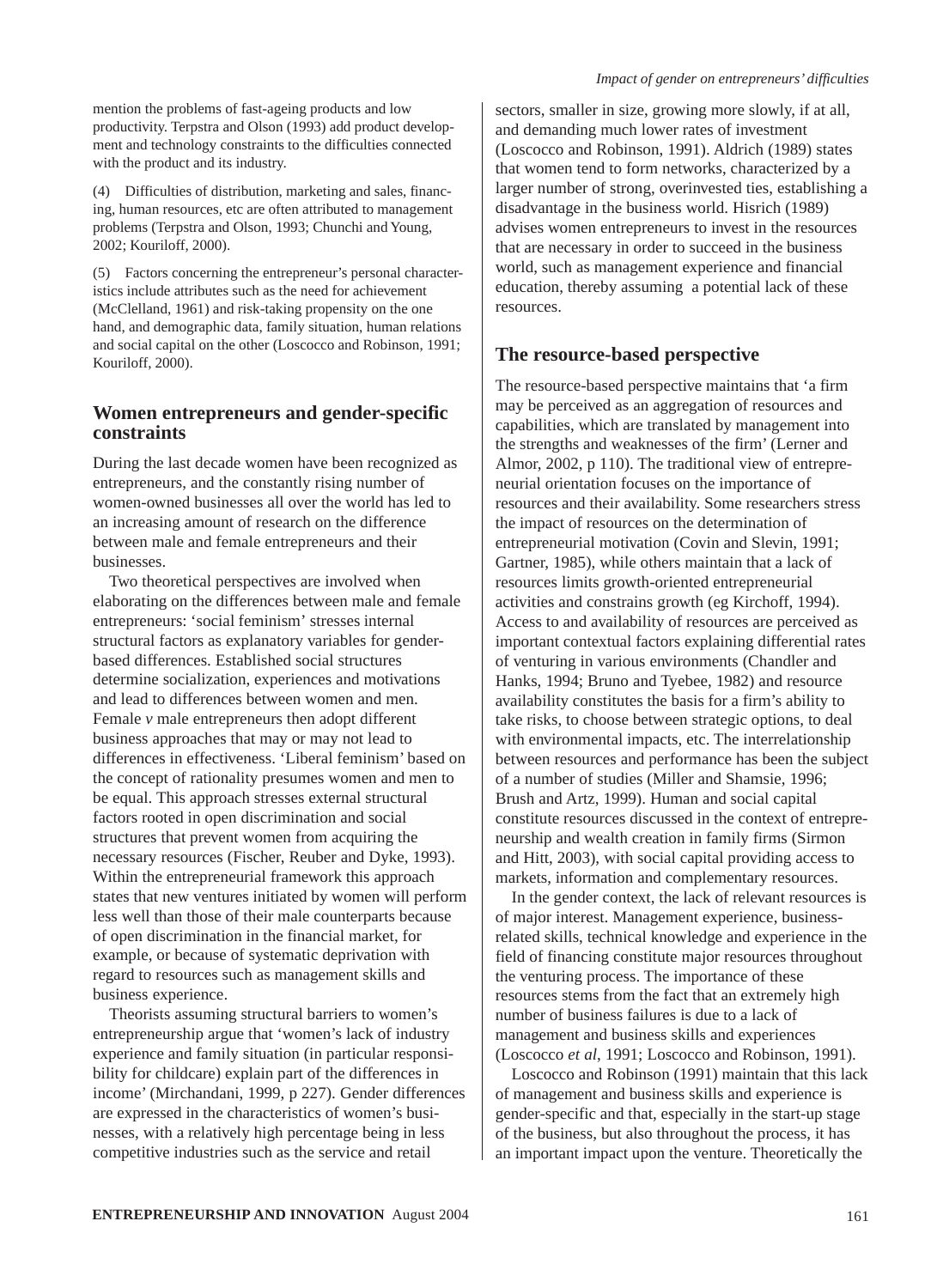#### *Impact of gender on entrepreneurs' difficulties*

relative lack of relevant resources of women entrepreneurs can be attributed to labour market segregation, to socialization processes pushing women in occupational directions that are neither technical nor business- or management-oriented, and to the 'glass ceiling' in the organizational arena.

Difficulties faced by women entrepreneurs can be related to three structural barriers, namely family responsibility, relative lack of relevant resources, and deficits in social capital. Following the resource–based perspective this study investigates whether women entrepreneurs face different difficulties from those of their male counterparts and are indeed disadvantaged as to resources such as management experience, business and technical skills, raising capital, etc.

As the empirical part of this study concentrates on the lack of resources, the issues of family responsibility and social capital will be subject to discussion in a future framework.

## **The study**

The data for this study were collected in Israel during the years 2000–2002 by means of a comprehensive questionnaire that included 61 closed questions investigating the entrepreneur, his/her environment, the venture and the process of venturing. University and college students administered the questionnaire to 462 entrepreneurs from all over the country. Since the profile of the entrepreneurs and their businesses is very similar to samples of studies conducted during the last few years in Israel (eg Zemach, 2000; Lernthal, 1996; Lerner, Brush and Hisrich, 1995; Erez and Erdeling, 1991), I will cautiously consider it as being representative of the population of Israeli entrepreneurs. Table 1 shows the demographic profile of the entrepreneurs and differences between male and female entrepreneurs.

#### **Results**

No significant differences between women and men entrepreneurs appear as to age, number of children, years of formal education, or occupation before venturing. The cause for the significant difference in the field of education lies in three subdivisions representing classical cases of gender segregation: women dominate in humanities (f = 21% *versus* m = 9%) and in educational, nursing and vocational training  $(f = 15\%)$ *versus*  $m = 5\%$ , whereas male entrepreneurs clearly dominate the professional fields of computer science, engineering and technical work (m = 22% *versus* f = 10%). A significant difference exists in the marital status of the entrepreneurs, with more unmarried women than men. Few entrepreneurs seem to suffer from serious

| (women and men).                                                                                                                    |                        |                        |                          |
|-------------------------------------------------------------------------------------------------------------------------------------|------------------------|------------------------|--------------------------|
| Demographic<br>characteristics                                                                                                      | Women = 145            |                        | $Men = 317$ Significance |
| Formal education:<br>1. Up to 12 years<br>2. 12-15 years<br>3. BA or $MA +$<br>Total                                                | 26<br>32<br>42<br>100% | 38<br>24<br>38<br>100% | ΝS                       |
| Field of education:<br>1. Social sciences<br>2. Humanities<br>3. Natural & computer<br>sciences and<br>engineering<br>4. Technician | 24<br>21<br>10<br>6    | 21<br>10<br>22<br>9    |                          |
| 5. Other (*)<br>6. Only 12 years of<br>education<br>Total                                                                           | 15<br>24<br>100%       | 5<br>34<br>100%        | P < 0.000                |
| Marital status:<br>1. Single/divorced/<br>widowed<br>2. Married<br>Total                                                            | 27<br>73<br>100%       | 24<br>76<br>100%       | ΝS                       |
| Occupation before starting the venture:<br>1. Wage earner<br>2. Self-employed<br>3. Other<br>Total                                  | 72<br>11<br>17<br>100% | 72<br>10<br>18<br>100% | <b>NS</b>                |
| Self-reported socioeconomic status:<br>1. Above average<br>2. Average<br>3. Below average<br>Total                                  | 31<br>62<br>7<br>100%  | 46<br>50<br>4<br>100%  | $P = 0.005$              |
| Mean age of<br>entrepreneurs:                                                                                                       | 41.3                   | 40.2                   | ΝS                       |
| Mean of number of<br>children:                                                                                                      | 2.6                    | 2.2                    | ΝS                       |

**Table 1. Demographic characteristics of the entrepreneurs**

(\*) includes education, nursing, vocational training, etc.

economic problems: 62% of women entrepreneurs define their socioeconomic status as average, and 31% as above average; whereas 46% of male entrepreneurs define themselves as average, and the same number as of above average socioeconomic status.

Business types include eight categories (Samuel and Heilbrunn, 2001). The industrial production type deals with new product development. Agricultural ventures mainly nourish plants and animals. Workshops produce arts and crafts such as pottery and jewellery. The fourth type refers to tourism businesses such as restaurants. Types five, six and seven include professional, personal and maintenance services such as marketing services, hairdressing and carpentry, while the last type includes all the 'others'. As can be observed in Table 2, again a rather classical gender-based segregation appears, with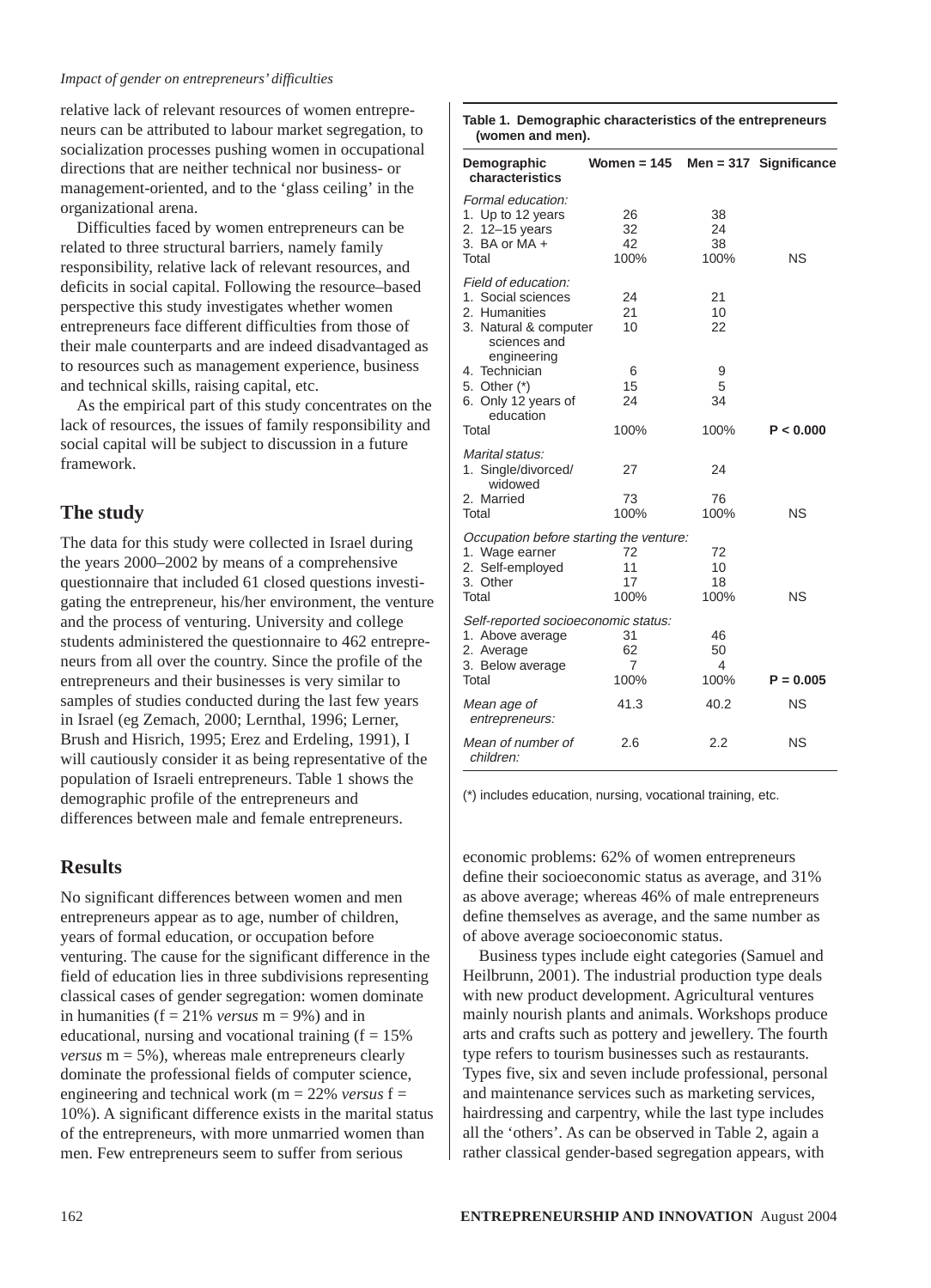| Table 2. Type of business (women and men). |                                        |      |           |  |
|--------------------------------------------|----------------------------------------|------|-----------|--|
| <b>Type of business</b>                    | Women = $139$ Men = $300$ Significance |      |           |  |
| 1. Industrial production                   | 1                                      | 8    |           |  |
| 2. Agricultural production                 |                                        | 3    |           |  |
| 3. Workshops                               | 4                                      |      |           |  |
| 4. Tourism                                 | 33                                     | 34   |           |  |
| 5. Professional services                   | 23                                     | 25   |           |  |
| 6. Personal services                       | 33                                     | 11   |           |  |
| 7. Maintenance services                    |                                        | ิค   |           |  |
| 8. Others                                  | 5                                      | 6    |           |  |
| Total                                      | 100%                                   | 100% | P < 0.000 |  |

**Table 3. Size of business in terms of employees (women and men).**

| Number of<br>employees | Women = $124$ | Men = $296$ | <b>Significance</b> |
|------------------------|---------------|-------------|---------------------|
| $1 - 5$                | 79            | 63          |                     |
| $6 - 15$               | 15            | 26          |                     |
| $16 - 25$              | 3             | 5           |                     |
| $26 - 50$              | 3             | 6           |                     |
| Total                  | 100%          | 100%        | P < 0.021           |

women underrepresented in production-oriented types (categories 1, 2 and 3) and dominating in personal service ventures. Many of the professional businesses established by women represent educational counselling and graphic studios, whereas financial and legal offices represent the typical male professional service business.

The data presented in Table 3 complete the picture and show that nearly 80% of businesses created by women employ fewer than five workers. The rather small size of the majority of businesses reported by the respondents to my questionnaire matches data provided by the Israeli Enterprise Authority (2004).

Respondents were asked to rate the difficulties they met in the earlier stages of venturing. Based on the literature, categories to be rated by the entrepreneurs included items such as lack of social support, problems in obtaining adequate information, problems in raising money, problems in recruiting workers, etc. Table 4 shows the frequencies and distribution of difficulties faced by the respondents during the process of venturing.

Nearly half of the women entrepreneurs reported a lack of management and business experience. For women, this item constitutes the main difficulty, followed by problems in raising money, marketing problems and difficulties in recruiting workers. Fifteen per cent of all women entrepreneurs also perceived the issue of obtaining permits as a major constraint. In

contrast, 59% of the men entrepreneurs reported problems in raising financial resources (the highestranking difficulty among men); they also had problems with marketing and management, as well as with obtaining permits and recruiting workers. In order to rule out the possibility that the type of business influences the difference between male and female entrepreneurs as to reported difficulties, the same statistical procedure was run while controlling for the most prevalent types of businesses, such as those in the area of tourism and professional and personal services. The results showed that within the same business type category, for women entrepreneurs the lack of business and management experience established the major problem; while for their male counterparts, raising money remained the major difficulty.

## **Concluding remarks**

The entrepreneurs and their businesses that made up this study represent a rather classical case of gender segregation. In accordance with Loscocco (1991) this investigation shows that gender differences are expressed in the characteristics of women-owned businesses: a relatively high percentage located in less competitive industries such as the service and retail sectors, smaller in size, and growing more slowly, if at all. Since these businesses demand much lower rates of investment, it is not surprising that significantly fewer women entrepreneurs perceived the raising of capital as a major difficulty. While men are often specialists in their particular field, and are quite competent in a number of business skills (their experience often comes from manufacturing, finance or technical areas), women have more administrative experience in service-related areas such as education, secretarial work, retail and sales. The result of this difference is smaller femaleowned businesses with lower net earnings (Coughlin and Thomas, 2002).

The findings of this study also reinforce Hisrich's (1989) advice to women entrepreneurs to invest in the resources that are necessary in order to succeed in the business world, such as management experience and financial education. The women entrepreneurs in this study perceive their lack of management experience and business skills as a major constraint. Due to the socalled experience gap, women tend to bring less management-related experience into their businesses. While there is no significant difference in formal education (with women outdoing men in higher degrees), women do have fewer marketing, management and financial skills. Therefore we can state that the business-specific resource of education needed in order to start a business is obviously less available for female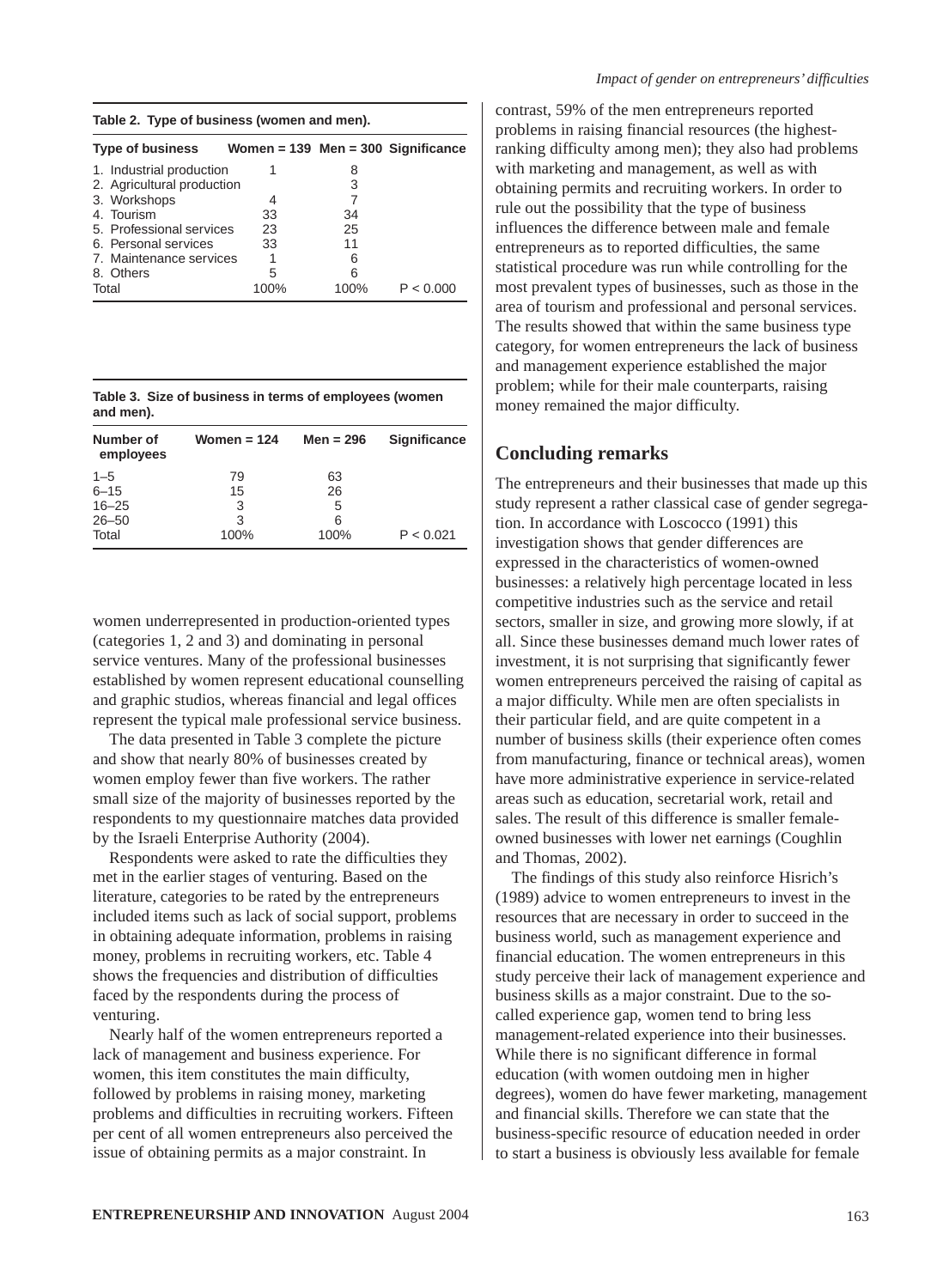| Table 4. Difficulties reported by entrepreneurs (women and men). |  |
|------------------------------------------------------------------|--|
|                                                                  |  |

|     | Descending percentage of entrepreneurs reporting<br>difficulties of various types (*) | Women = $145$ | Men = $317$ | Chi-square | <b>Significance</b> |
|-----|---------------------------------------------------------------------------------------|---------------|-------------|------------|---------------------|
|     | Lack of management and business experience                                            | 47            | 34          | 8.47       | 0.006               |
| 2.  | Problems raising money                                                                | 40            | 59          | 7.95       | 0.01                |
| 3.  | Marketing problems                                                                    | 37            | 34          |            | <b>NS</b>           |
| 4.  | Problems in obtaining permits                                                         | 15            | 27          | 9.22       | 0.002               |
| 5.  | Problems in recruiting workers                                                        | 21            | 22          |            | <b>NS</b>           |
| 6.  | Language problems (**)                                                                |               |             | 5.6        | 0.018               |
|     | Lack of support and legitimacy                                                        | 8             |             |            | ΝS                  |
| 8.  | Problem in obtaining land (**)                                                        |               |             |            | <b>NS</b>           |
| 9.  | Problems in gathering relevant information                                            |               |             |            | <b>NS</b>           |
| 10. | Facing governmental restrictions                                                      |               |             | 5.86       | 0.015               |

(\*) The complementary value of each cell value constitutes the number of respondents that reported having no difficulty with the specific item. Thus, 59% of women entrepreneurs had no difficulties in raising money.

**(\*\*)** These items were included because new immigrants as well as Israeli Arabs responded to the questionnaire.

entrepreneurs. This can of course be connected to the glass ceiling statement, with women being concentrated in the lower levels of most organizations, where there are less opportunities to gather experiences relevant to starting a business. With the average age of all entrepreneurs above 40 years, and taking into consideration that over 70% were wage earners before starting their business (see Table 1), the type of experience gathered does make a major difference and can be understood as an explanatory factor as to gender differences in failure rates. The difference in experience between male and female entrepreneurs also takes into account the fact that men spend more years managing employees, have more experience in firms similar to their own start-up companies, and have helped others to start businesses (Fischer, Reuber and Dyke, 1993).

A closer look at the difficulties reported by all the entrepreneurs reveals another interesting fact: it seems that external, environment-dependent factors, such as governmental restrictions and lack of support and legitimacy, were of little importance to any of the entrepreneurs taking part in this investigation. This may of course be due to the fact that the sample of businesses presented here includes mostly small businesses with a relatively small need for investment. The relationship of small business owners to their institutional environment is not investigated within the framework of this paper, but should be looked at in the future. In the context of Israeli society, further research should try to capture the particularity of Jewish and Arab women in the traditional religious sector. Cultural constraints influencing mobility and patterns of interaction may establish major difficulties in this section of society.

Taking into consideration that about 90% of failures

in start-ups are due to lack of business and managerial skills and considering this alongside the results of this study, a possible explanation for the fact that women entrepreneurs are less successful than their male counterparts may be evident. A more extensive investigation of the subject should not only specify relevant resources, but should also deal with the additional structural barriers, namely family responsibility and deficits in social capital in terms of networks. Gender differences in network creation may provide an additional explanation for the findings of this study.

National and international institutions fostering the creation of new ventures by supporting and encouraging entrepreneurs should consider investing much thought and resources in concentrating efforts on dealing with those factors that are perceived by entrepreneurs as problematic during the start-up process. Considering my findings, gender-segregated support systems and tools may actually result in a less gender-segregated map of new ventures.

#### **Acknowledgments**

An earlier version of this paper was presented at the 48th World Conference of the International Council for Small Business, Belfast, from 15–18 June 2003.

#### **Notes**

<sup>1</sup> The sample for this study does not include men and women of the Jewish religious community or of the Israeli Arab population. The contextual framework for such a study should deal with the impact of cultural differences upon entrepreneurship. 2 Since the students used the collected data for a number of seminar papers (not all of them concerning the issue of gender), the sample includes a large number of male entrepreneurs.